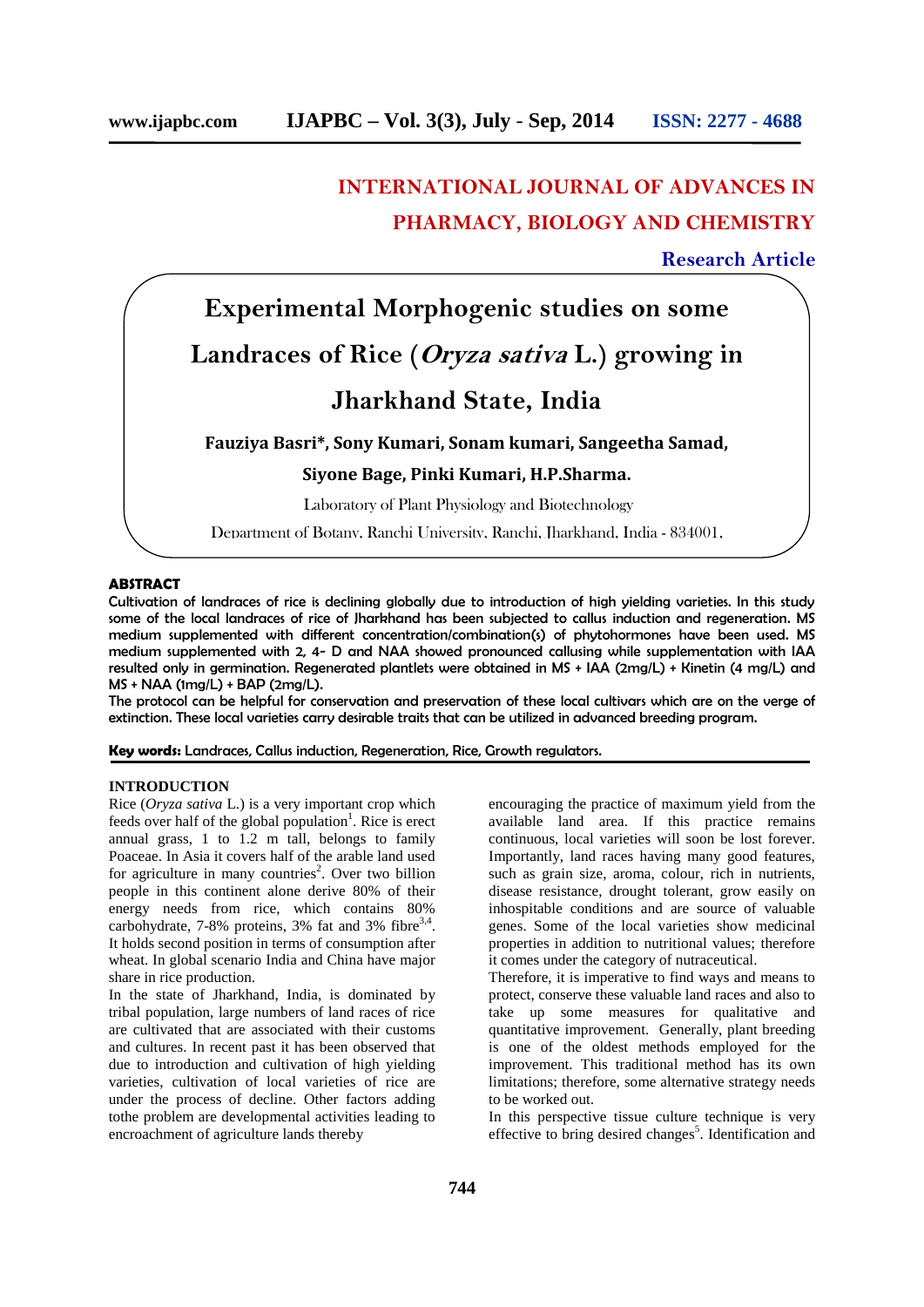selection of local varieties of rice are very important step before to start any improvement programme. In the present investigation four local varieties, namely Dahiya, Dani goda, Karhani and Neta have been undertaken for experimental morphogenic studies i.e. callus induction and regeneration.

#### **MATERIAL AND METHODS Plant material**

Seeds of under mentioned four varieties of rice were obtained from Gene Campaign, Ranchi, Jharkhand, India and Birsa Agriculture University, Kanke, Ranchi, Jharkhand, India.

- (a) Dahiya: An upland variety sown by broadcasting. Crop maturation is 90-100 days, the variety is non-lodging type, and grain colour is white. The variety is reported for its high calorific value derives its name from "Daah" a local bird known for its energy. The variety is drought tolerant and resistant to bacterial leaf blight.
- (b) Dani goda: It is an upland variety sown by broadcasting. A non-lodging cultivar, showing maturity period of 69-73 days. Grain colour is red and the variety is resistant to bacterial leaf blight.
- (c) Karhani: An upland variety, with red kernel and sown by broadcasting. It is also a non-lodging cultivar with crop duration of 123 days. It is widely used by local people to prepare a fermented drink, locally known as 'Hadia'. In addition to its use as alcoholic drink, it is also used to control jaundice by the ethnic communities. The variety is also known to have some medicinal properties.
- (d) Neta: A midland variety sown by broadcasting. Variety is of lodging type, showing maturity of 110 days. It is highly nutritious and regarded as tonic for good health.

#### **Methodology**

In the present investigation seeds were selected as explants. Seeds were dehusked manually and washed with distilled water 2-3 times. Subsequently, seeds were surface sterilized using 70% alcohol for 1min followed by treatment with  $0.01\%$  (w/v) HgCl<sub>2</sub> aqueous solution for 15-20 min. Finally, treated seeds were washed with autoclaved double distilled water under laminar airflow hood to remove traces of sterilizing chemical before inoculation.

MS medium was prepared, which was supplemented with different concentrations of phytohormones; Indole -3- acetic acid (IAA), Naphthalene-1- acetic acid (NAA), 2,4- Diclorophenoxy acetic acid (2,4-D) and Kinetin (KN) either singly or in combinations for callus induction and regeneration $6$ . The pH of the medium was adjusted to 5.8 using N/10 NaOH or

N/10 HCl and about 10-15 ml was dispensed into each culture tube.

The culture tubes were sterilized at 15 lbs per sq. inch The inoculated culture tubes were maintained at controlled conditions; light intensity 2000-3000 lux, light duration 16h light and 8h dark, temperature 25±3°C and relative humidity was 60%. Results were photographed and recorded routinely. The frequency of callus induction was calculated as:

Calling induction frequency (
$$
\%
$$
)  
=  $\frac{\text{No. of explants producing calls}}{\text{No. of explants plated}} \times 100$ 

Plant regeneration from plated calli was calculated with the following formula:

> Plant regeneration (%)<br>No. of calli produced plants  $=\frac{N_0.01 \text{ calli produced plants}}{N_0.01 \text{ child of for regeneration}} \times 10$  $\overline{N}$ o. calli plated for regeneration  $\times 100$

#### **RESULTS AND DISCUSSIONS**

In order to induce callus, sterile seeds were inoculated in MS medium, which was supplemented with different concentrations of auxins; IAA (2, 4, 6 ,8, 10, 12 mg/L), NAA (2, 4, 6,8, 10, 12 mg/L) and 2,4-D (1, 1.5, 2, 2.5, 3, 3.5, 4, 4.5, 5. 5.5, 6 mg/L). However, for regeneration seed-derived callus was into regeneration medium; MS supplemented with IAA  $(2mg/L) + KN$  (4 mg/L) and  $MS + NAA$  (1 mg/L) + BAP (2 mg/L).

At all chosen concentration of IAA only germination resulted no callus induction was found. The scutellar end of seeds showed hypertrophy within 3-4 days followed by emergence of coleoptiles and callusing. Profuse growth of callus was seen within 4-6 weeks. The nature of the callus was compact, nodular and embryogenic.

The cultivars Dani goda, Karhani and Neta formed prolific, compact, nodular and big in size whereas callus from Dahiya were smaller in size. The colour of the callus was either white or creamy (Fig.4 and 5). The percentage of callus was highest at 3.5mg/L 2-4, D in all the varieties. Genotypic differences were seen regarding percentage of callusing in local varieties- Karhani (96%), Dani goda (95%), Dahiya (50% ) and Neta (38%) as shown in Table 1. Maximum callus induction was obtained with NAA combination. 98% callus induction was observed in Neta (8 and 10 mg/l NAA) and in Karhani (10 mg/l NAA) as shown in Table 2. Earlier workers have also reported the influence of genotype on callus induction<sup>7,8</sup>.

In terms of fresh and dry weight variety Neta gave the best result (0.05gm) followed by Dani goda ,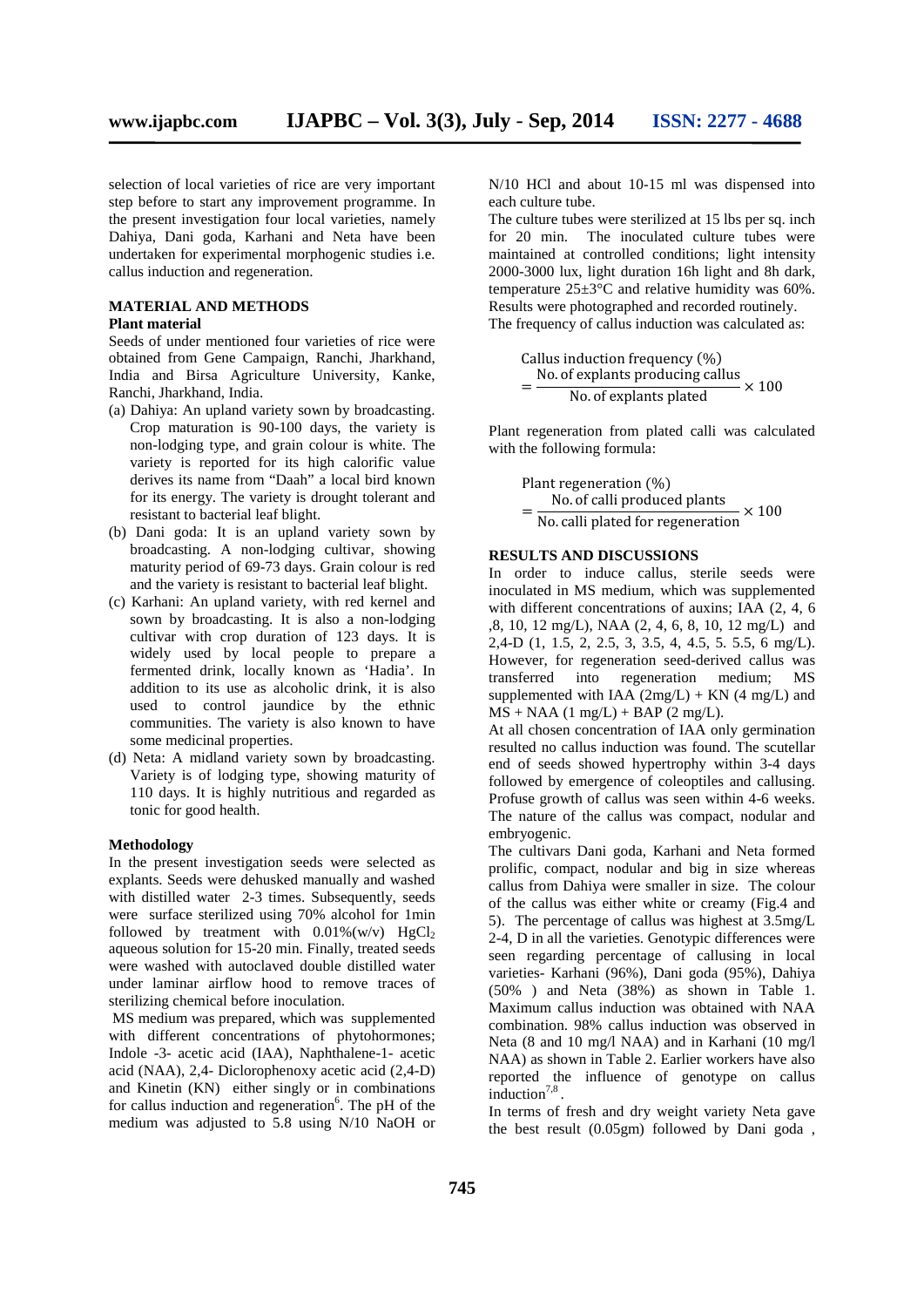Karhani and Dahiya (Fig 1). Moreover the weight of calli induced by NAA was found to be higher than that induced by 2,4-D irrespective of genotype.

The seed derived callus when transferred to regenerating media; MS + IAA (2mg/L)+ KN (4mg/L), the regeneration percentage was highest in variety Dani goda (63%) followed by Neta (61%), Karhani (60%) and Dahiya (45%) as shown in Fig 2. In other combination  $MS + NAA$  (1mg/L) + BAP (2mg/L), variety Karhani gave the best result (67%) followed by Dani goda (62%), whereas both Neta and Dahiya showed 58% regeneration frequency (Fig 3). Generally, within 4-6 days shoots were seen to arise from the embryogenic callus followed by root regeneration. In addition to complete plant other responses were also seen, such as roots only, shoots only, necrotic or no response (Fig 5 and 6). Such variation may be attributed to genotypic variation as reported by previous works of Revathi *et. al.*2011, Islam *et. al.*2004, Saklan Naqvi *et. al.*(2005); Quiroz- Figueroa *et al.*, 2006.<sup>9,10,11,12</sup>

### **CONCLUSION**

The present investigation was carried out to find out callogenic and regeneration potentialities as well as suitable media composition for callus induction and regeneration of some local cultivars of rice. Both genotype and media composition and their interaction effect callus induction and regeneration. Factors like media composition, growth regulators, genotype, age of explants etc. effect regeneration efficacy.

**Table 1 Effect of different concentration of 2, 4- D for induction of callus from four varieties of rice.**

| <b>Variety</b> | No. of<br><b>Explant</b> | <b>Callus induction frequency</b><br>Concentration of $2,4-D(mg/L)$ |                             |                                 |                                   |                            |                              |                              |                                  |                                 |                                 |                                  |
|----------------|--------------------------|---------------------------------------------------------------------|-----------------------------|---------------------------------|-----------------------------------|----------------------------|------------------------------|------------------------------|----------------------------------|---------------------------------|---------------------------------|----------------------------------|
|                |                          |                                                                     | 1.5                         | 2                               | 2.5                               | 3                          | 3.5                          | $\overline{4}$               | 4.5                              | 5                               | 5.5                             | 6                                |
| Dahiya         | 24                       | $\overline{\phantom{a}}$                                            | $\overline{\phantom{a}}$    | $25\pm$<br>$4.16^a$             | $50 \pm$<br>$4.16^a$              | $50 \pm$<br>$8.33^{a}$     | $50\pm$<br>$12.5^{\circ}$    | $25 \pm$<br>$10.48^{\circ}$  | $41.66 \pm$<br>4.16 <sup>a</sup> | $25 \pm$<br>$12.5^{\circ}$      | $25 \pm$<br>$1.66^{\circ}$      | $25 \pm$<br>$2.83^{\circ}$       |
| Dani<br>goda   | 24                       | $70.83 \pm$<br>$4.17^{b}$                                           | $66.66 \pm$<br>$6.36^{b}$   | 90.9 <sub>±</sub><br>$4.76^{b}$ | 91.66<br>$±$ 4.16<br>$\mathbf{h}$ | $87.5 \pm$<br>$4.16^{b}$   | 95±<br>$4.76^{b}$            | $58.33 \pm$<br>$8.33^{b}$    | 54.16 $\pm$<br>$4.16^{b}$        | $63.63\pm$<br>$9.43^{b}$        | $62.5 \pm$<br>$4.16^{b}$        | $83.33 \pm$<br>$4.17^{b}$        |
| Karhani        | 24                       | $87.5 \pm$<br>4.16 <sup>c</sup>                                     | $66.66 \pm$<br>$4.16^{b}$   | $77.27 \pm$<br>$4.54^\circ$     | $68.8 \pm$<br>$4.54^{\circ}$      | $81.8 \pm$<br>$4.54^{b}$   | $95.65 \pm$<br>$1.5^{\rm b}$ | 58.33<br>$\pm$<br>$4.17^{b}$ | $37.5 \pm$<br>$6.26^{\circ}$     | 45.45<br>$\pm$ 4.5°             | $83.3 \pm$<br>4.17 <sup>c</sup> | $66.66 \pm$<br>4.16 <sup>c</sup> |
| <b>Neta</b>    | 24                       | $33.33 \pm$<br>4.17 <sup>d</sup>                                    | $27.27 \pm$<br>$4.54^\circ$ | $27.27 \pm$<br>$6.94^{\circ}$   | $33.3 \pm$<br>8.3 <sup>d</sup>    | $33.3 \pm$<br>$12.5^\circ$ | $37.9 \pm$<br>$3.13^{\circ}$ | $25 \pm$<br>$8.33^{a}$       | $16.66 \pm$<br>4.16 <sup>d</sup> | 29.16<br>土<br>4.16 <sup>a</sup> | $29.16 +$<br>4.1 <sup>a</sup>   | $33.37 \pm$<br>$4.34^{d}$        |

\*Each value represents mean ± standard deviation from 3 replicates having twenty four explants per replicate. Values denoted by different letters differ significantly. # Observations were taken after four weeks of inoculation in respective media.

**Table 2 Effect of different concentration of NAA for induction of callus from four varieties of rice**.

| <b>Variety</b> | No. of         | <b>Callus induction frequency</b><br>Concentration of NAA(mg/L) |                          |                             |                          |                          |                          |  |  |  |  |  |
|----------------|----------------|-----------------------------------------------------------------|--------------------------|-----------------------------|--------------------------|--------------------------|--------------------------|--|--|--|--|--|
|                | <b>Explant</b> |                                                                 |                          |                             |                          |                          |                          |  |  |  |  |  |
|                |                |                                                                 | 2                        | 4                           | 6                        | 8                        | 10                       |  |  |  |  |  |
| Dahiya         | 24             | $\overline{\phantom{a}}$                                        | $29.17 \pm 4.16^a$       | $25 \pm 4.16^{\circ}$       | $9 \pm 4.54^{\circ}$     | $8.3 \pm 4.17^{\circ}$   | $25 \pm 8.3^{\circ}$     |  |  |  |  |  |
| Dani goda      | 24             | $12.5 \pm 4.18^b$                                               | $5.67 \pm 2.29^b$        | $97.22 \pm 2.41^{\circ}$    | $75 + 4.16^{\mathrm{b}}$ | $50 \pm 4.16^b$          | $41.66 \pm 4.16^b$       |  |  |  |  |  |
| Karhani        | 24             | $4.17 \pm 6.07^{\circ}$                                         | $41.67 \pm 4.16^{\circ}$ | $83.33 \pm 8.33^{\circ}$    | $83.33 \pm 4.17^{\circ}$ | $83.33 \pm 8.33^{\circ}$ | $98.16 \pm 2.41^b$       |  |  |  |  |  |
| <b>Neta</b>    | 24             | $\overline{\phantom{a}}$                                        | $5.56 \pm 2.40^b$        | $91.67 \pm 8.33^{\text{d}}$ | $91.66 \pm 4.16^{\circ}$ | $98.16 \pm 2.40^{\circ}$ | $98.48 \pm 2.63^{\circ}$ |  |  |  |  |  |

\*Each value represents mean ± standard deviation from 3 replicates having twenty four explants per replicate. Values denoted by different letters differ significantly. # Observations were taken after four weeks of inoculation in respective media.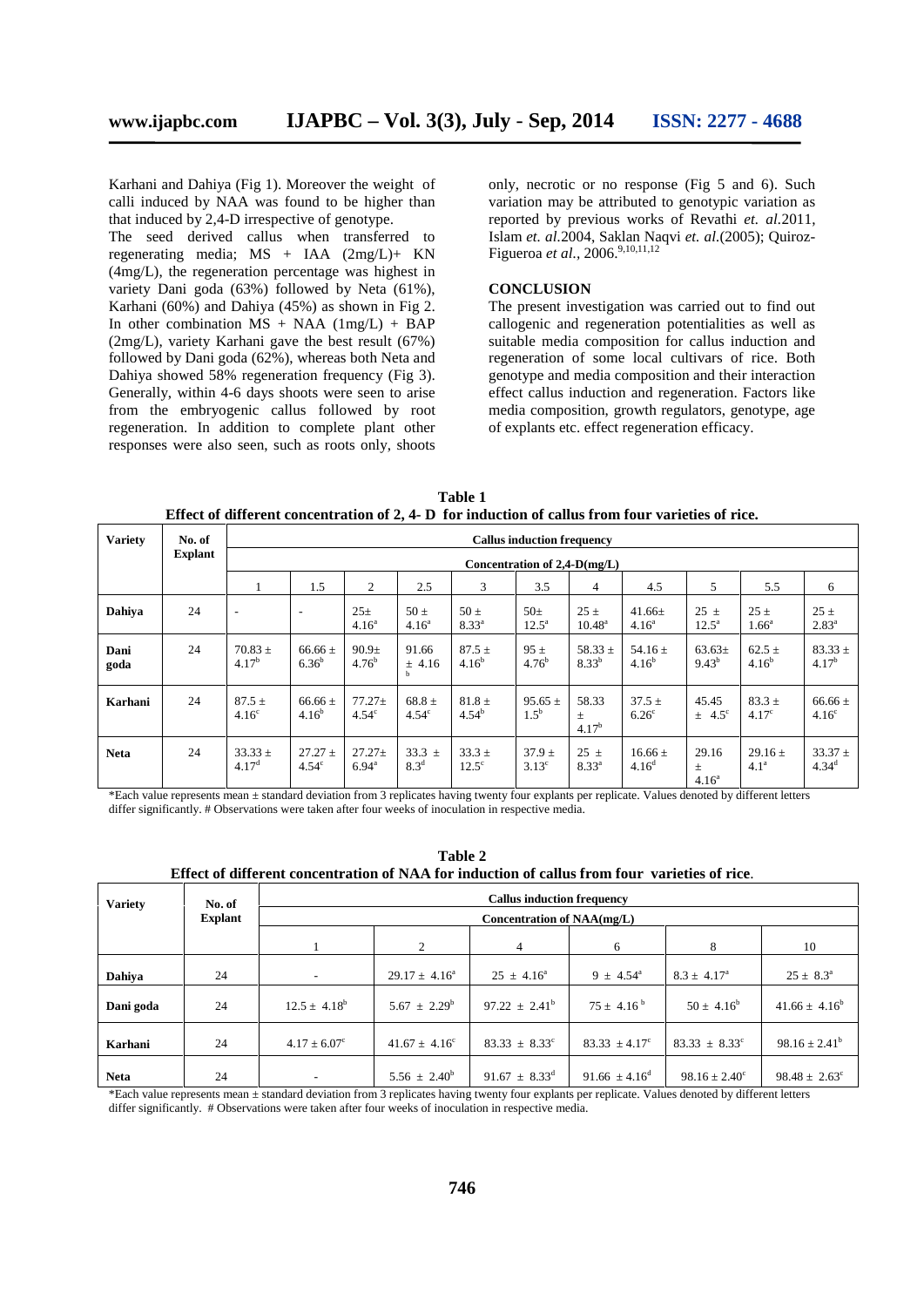

**Comparison between calli weight (in gm) induced on MS + 2, 4-D and MS + NAA.**



**Fig 2 Regeneration ability of different varieties of rice on MS + IAA (2mg/L) + Kinetin (4 mg/L).**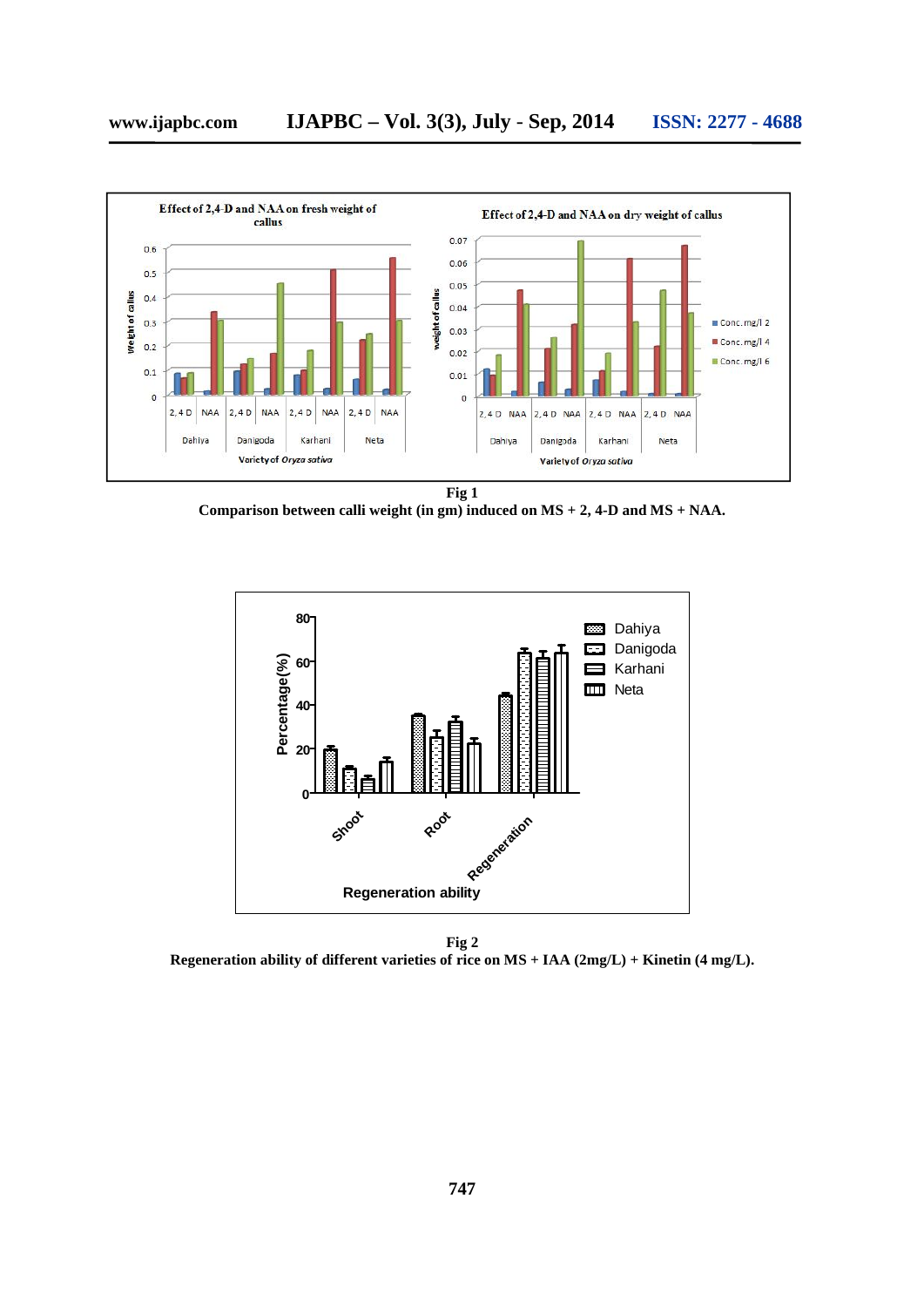

**Fig 3 Regeneration ability of different varieties of rice on MS + NAA (1mg/L) + BAP (2mg/L).**



**Fig 4 Callus induction in local varieties of rice in MS + 2,4-D (6mg/L). (A) Dahiya; ( B) Dani goda ; (C) Karhani ( + coleoptile); (D) Neta ( + coleoptiles).**



**Callus induction in local varieties of rice in MS + NAA (6mg/L). (A)Dahiya; (B) Dani goda; (C) Karhani ( + coleoptile); (D) Neta ( + coleoptiles).**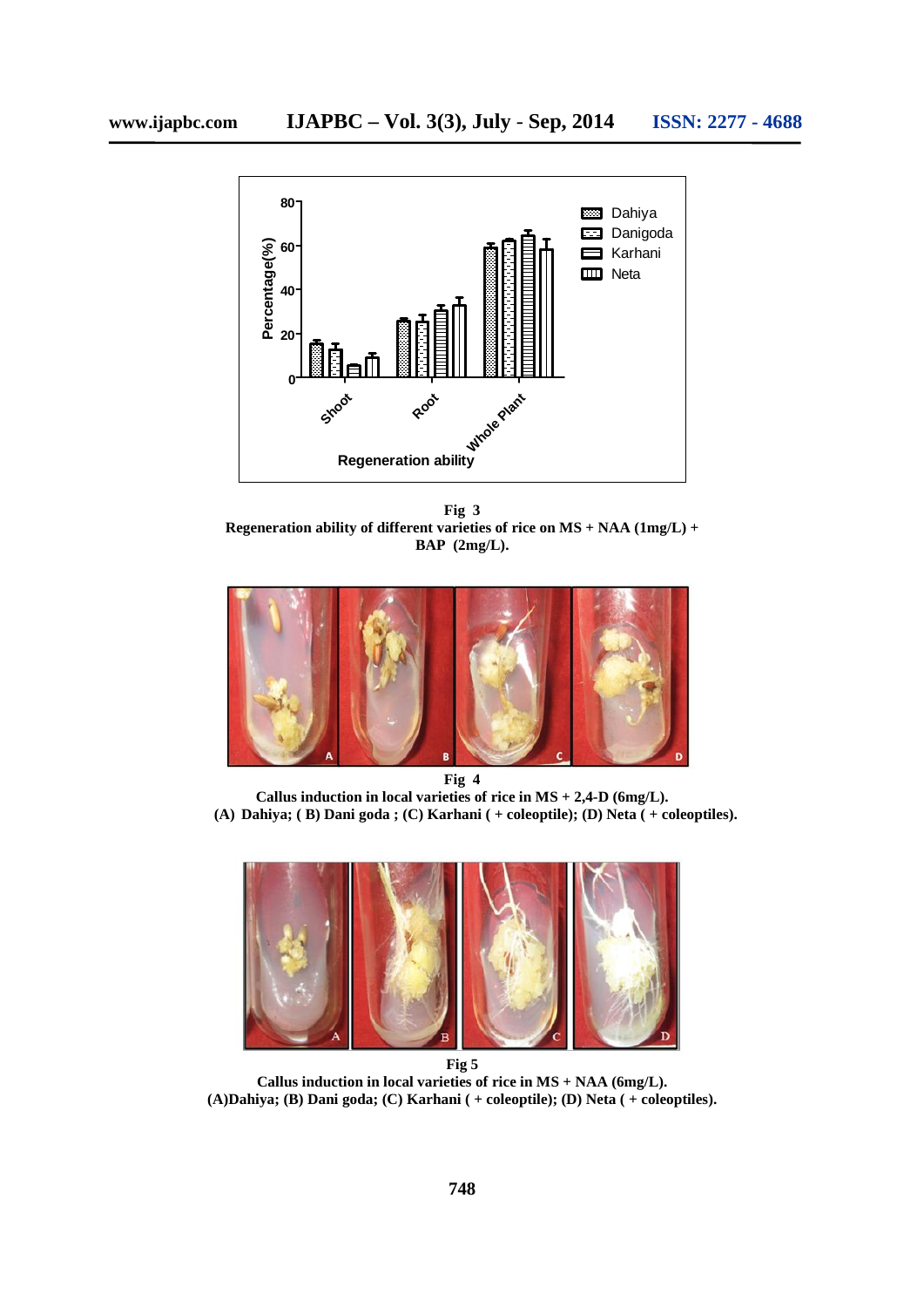

**Fig 6**

**Regeneration from seed derived callus of different local varieties of rice in MS + IAA (2mg/L) + KN (4mg/L). (A) Karhani: friable callus only; (B) Dani goda: roots only with necrotic tissues; (C) Dani goda: multiple shoots only with necrotic tissues; (D) Neta : multiple shoots with a few roots;(E) Dani goda: multiple green and albino shoots;( F) Neta: multiple albino shoots with a few roots.**



**Fig 7**

**Regeneration from seed derived callus of different local varieties of rice in MS + NAA (1mg/L) + BAP (2mg/L). (A) Dani goda: roots only; ( B) Neta: green spots developed; (C ) Dani goda: shoots and roots with necrotic tissues; (D) Dani goda : multiple shoots with roots.**